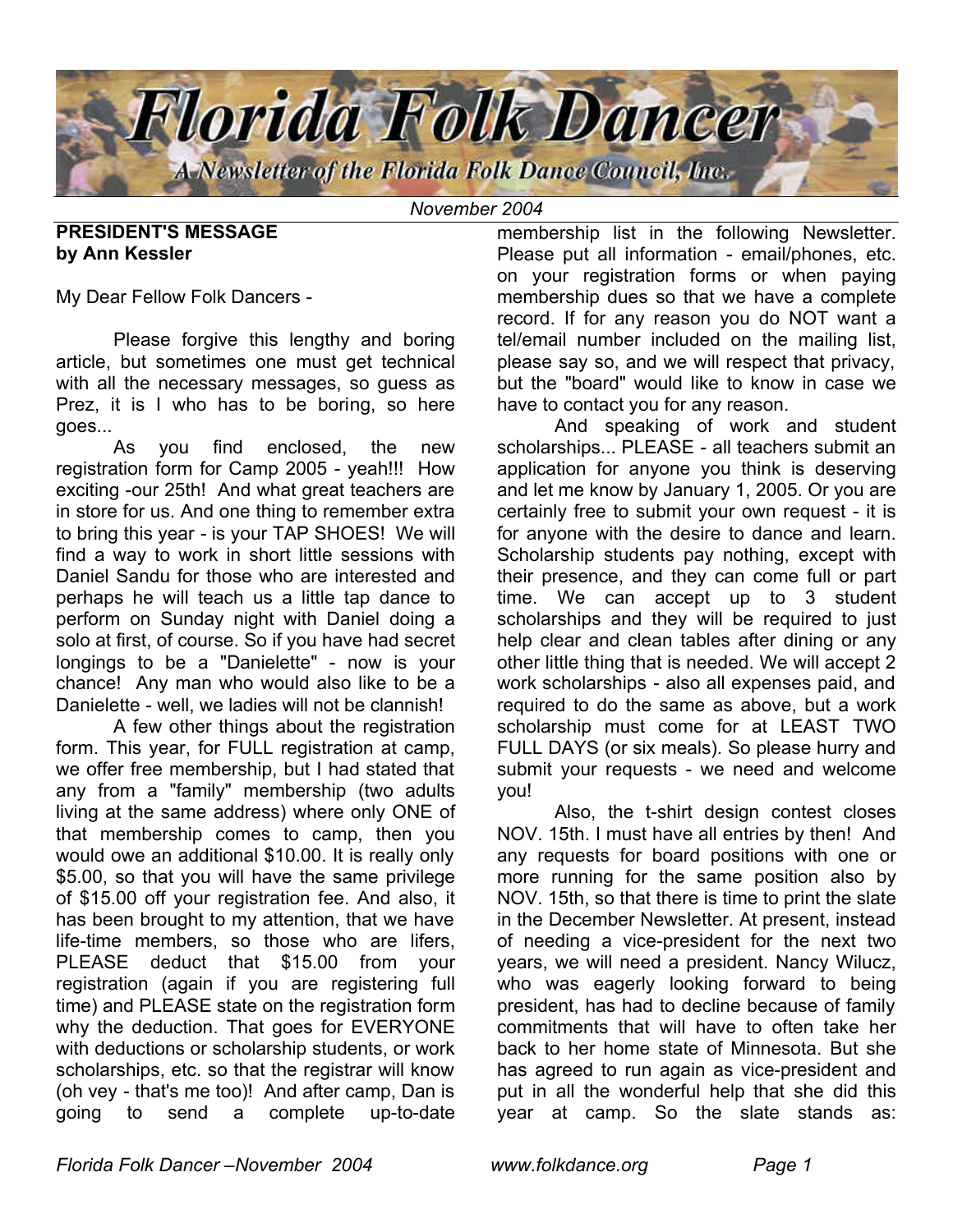President: Vacant, Vice-president: Nancy Wilucz , Treasurer: Ann Kessler, Editor: Dan Lampert. Please get in touch with Terry Abrahams for all those - or any - who would like a position. Please don't wait until camp. And Dan, as our editor for this past year and a half has also done some wonderful innovating things with the computer to make the officer's jobs a little easier. But I will let him explain it himself, as he is far more computer savvy then myself.

 And, as you may have noticed, Camp is just a LITTLE more expensive this coming year as was mentioned at the general meeting this year. It has been quite some time since the conference center has raised its prices on meals, and they are still very reasonable. It is only \$8.00 more for full registration, and comes out to only \$3.00 more for daily registration. Enjoy!

 And now the reason for the two sets of Bylaws. When I first became president of FFDC,Inc. I realized that bylaws had not been up-dated or revised since 1990. I went about revising them only to make them comply to the way things are done now, but only with the approval of the rest of the board, of course, and from valuable suggestions from our former president, Pat Henderson and very valuable input from our past treasurer, J.P. Miller. But the new bylaws have never been voted on by the membership, and since we cannot vote on something when we are unaware of the changes - hence - the two sets. I have put the reasoning for the changes on the sides of the old bylaws, and if there are any further questions on them, please feel free to call me (rather than email because that would be just too demanding for me at this time having to type up so many words...). I would prefer to vote on them as a whole, but if there is a particular interest in any item, it will be open to discussion. I must caution, however - that the main purpose of Folk Dance Camp is to dance. I don't think anyone would like a 4-hour meeting in lieu of being on the dance floor.

 And I also must say that officers - past, present, and am sure into the future continue to make changes for the betterment of us all and Camp keeps getting "betterer and betterer."The dedication to dance and hard work and the devotion of our founders, and those who followed shortly afterwards - with most of them still with us and just as dedicated as always. The FFDC part is thriving, but the Inc. part is wanting. And as long as we have an Inc. part, it is the duty of the officers to see that it is maintained. J.P. Miller was our treasurer for only one short year, but we are indebted to her for "reinstating" us as a not-for-profit incorporated organization, which was an involved process for her to take care of. And the government does check up - I got a call just last week. And part of what is expected of us, according to Florida laws for non-profit organizations, is that we MUST have viable bylaws, and there must be at least 3 officers on the board. We can have as many as we like, or do away with the positions as we see appropriate, but there must always be at least three. But the two main things we must uphold, and what J.P., and now I, were questioned on is that the purpose of our organization remains the same (see Article II in both bylaws), which it has, and that no one, officers or members alike receive financial remuneration for what they do strictly voluntary work - which it always has been. This does not mean, however, that services rendered beyond normal proceedings of the organization, or that teachers, etc. cannot be paid. And then, of course, the proper forms for both federal and state taxes must be filed each year, for which now we will make sure it is done.

 My book is done. Am sure it will not make any bestseller list, but hope I didn't lose any of you along the way. Before I close the cover, however, I must comment on the wonderful Fall Fling that John Daly, and all his devoted helpers, put together. The place, wooden floor and organization were great, the foot and drinks outstanding, and the unfailing fellowship of folk dancers - superb!

 Thank you all - and - really eager to see you on the dance floor soon again -

 Much love from your president (and now treasurer, too)

- Ann Kessler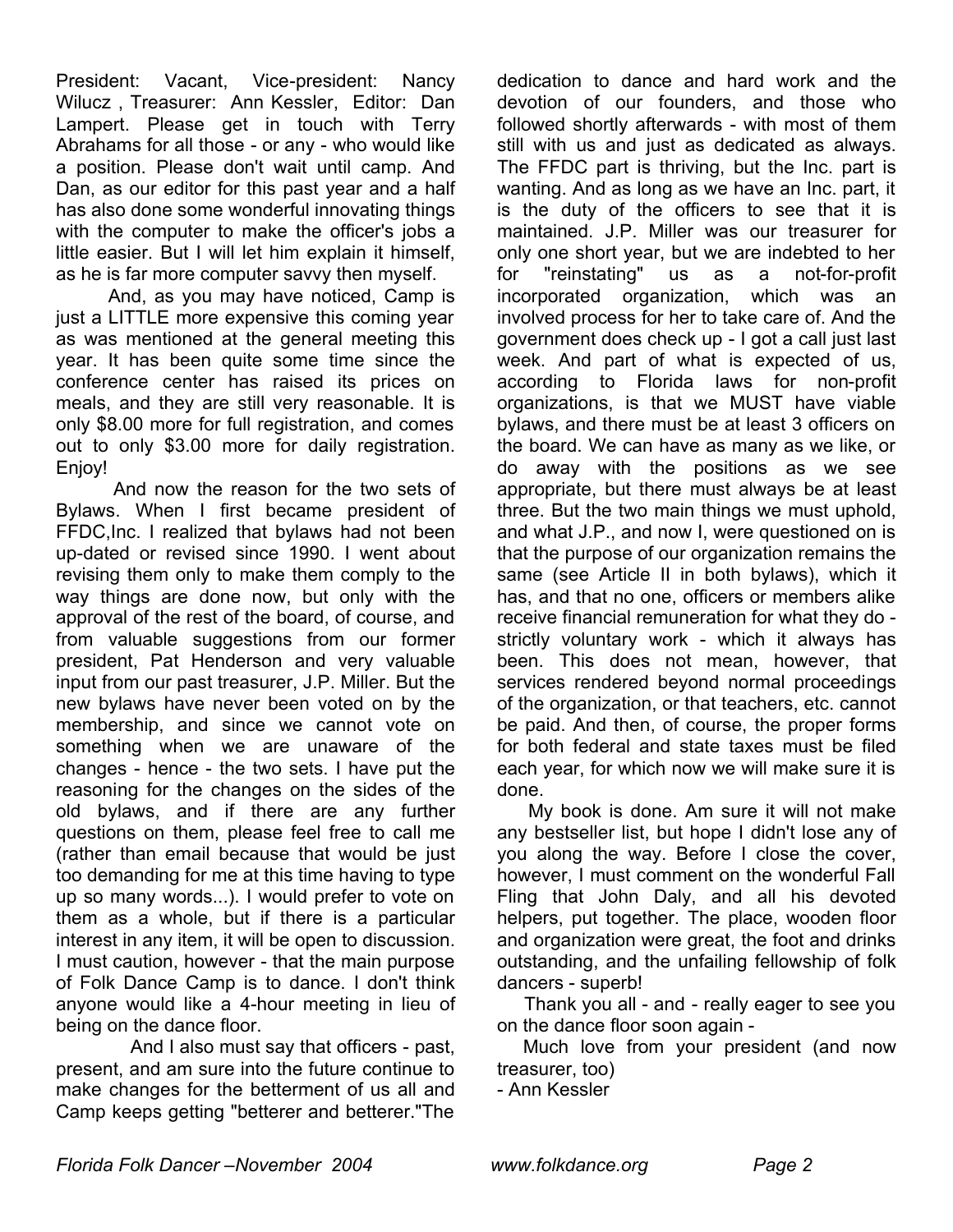# **REFLECTIONS ON DANCE**

by Dan Lampert

 "Take care of the legs" he said, looking me directly in the eye. I was sitting and resting after some Greek dancing, and Harry, who is 91 years young, was leaning a little on my shoulder and telling me how important it is to take care of your legs as you get older. "Take care of the legs," he said, and he added that he walks and/or dances every day. He wants to use his legs for a long time to come.

 This year, Greek dancing at the festival in Lecanto, Florida, was special because we met Harry -- a perfect example of a dancer. He's upbeat, encourages others to dance, and enjoys dancing with all of his heart. When I first saw him that Saturday afternoon (Oct. 30, 2004), he looked like 65 or 70 to me, but Manuel told me he was 91. I did not believe it, but I confirmed it later when I spoke to Harry himself.

 Dancing is ageless. That's the theme of my article this month. Dancing is enjoyed by people of all ages. Even some children (perhaps ages 5-7) were on the dance floor this year. Sure, they were merely walking around the dance floor, but the important thing is that they were imitating adults from the previous dance. The floor was bare at that moment, so they took charge and started the dance themselves!

 Lecanto was wonderful this year, and I took many pictures. I hope you enjoy these... see you on the dance floor.

Dan Lampert



Kelly leads a Syrtos, followed by Manuel, Pat, Claudia and Grace.



Bobby leads a Hasapikos, followed by Dean, Grace, an unknown performer, and Claudia. Harry is seen on the far right, at the tail of the circle.



Here, I'm leading a Syrtos and doing some spins and kneels, followed by Manuel, an unknown performer and Pat.



Dean and Kelly do a wonderful belly dance. Both improvised and the resulting dance was very creative and fun.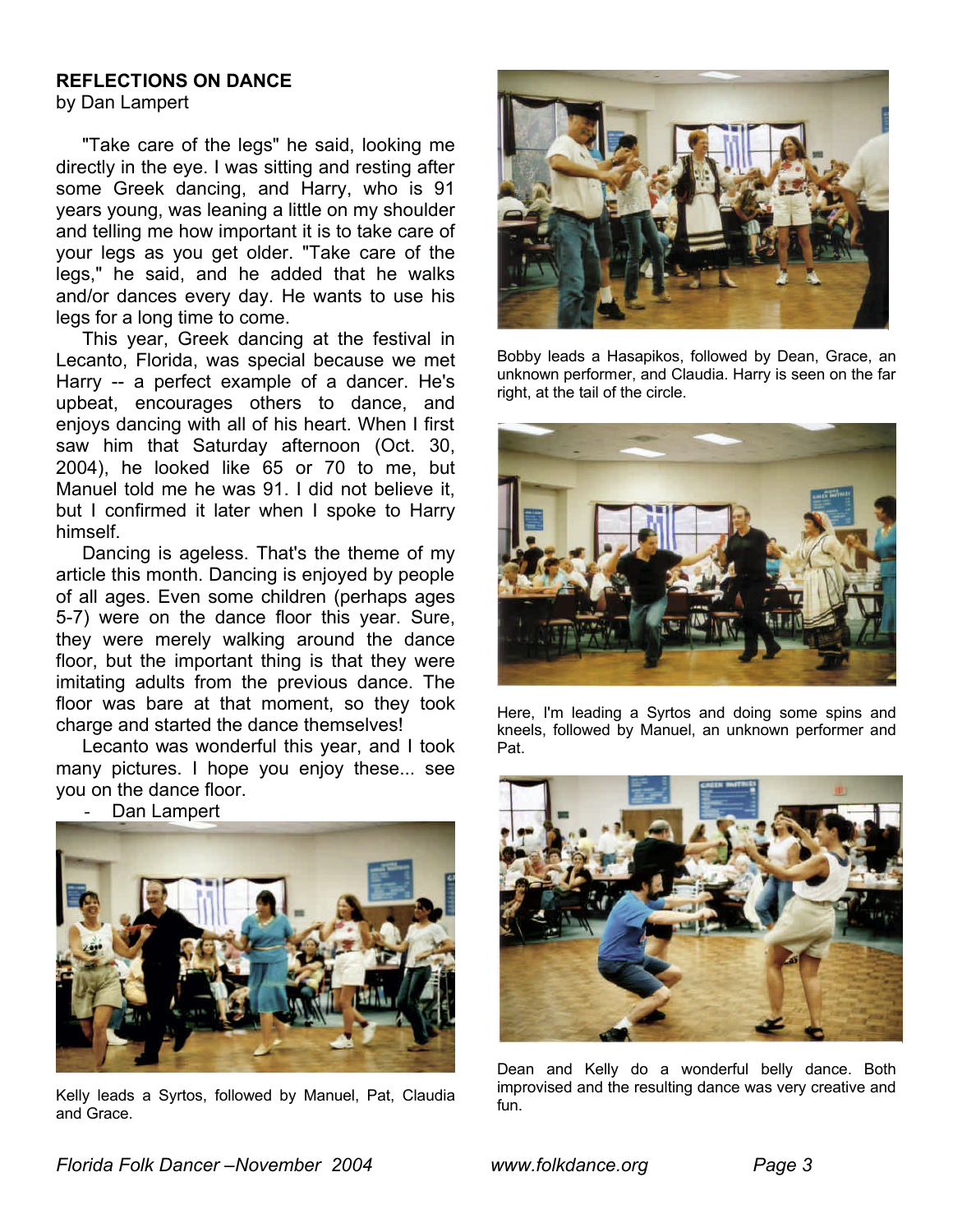

Harry dances a Zebekikos improvisational dance, as Dean kneels at the side of the dance floor. Harry was not frail, he danced all the types of dances!



This official performance at lunchtime included 5 performers in costume.



Two unknown performers do a dance with much jumping and kicks in the air.



Two children started dancing when the dance floor was bare -- they were not prompted by adults, so this was surprising to the audience.



Bobby leads a Hasapikos, and "conducts" with his right hand, and following him are Kelly, Dean, Claudia and me.



Harry is back on the dance floor, this time joined by Bobby in a Zebekikos.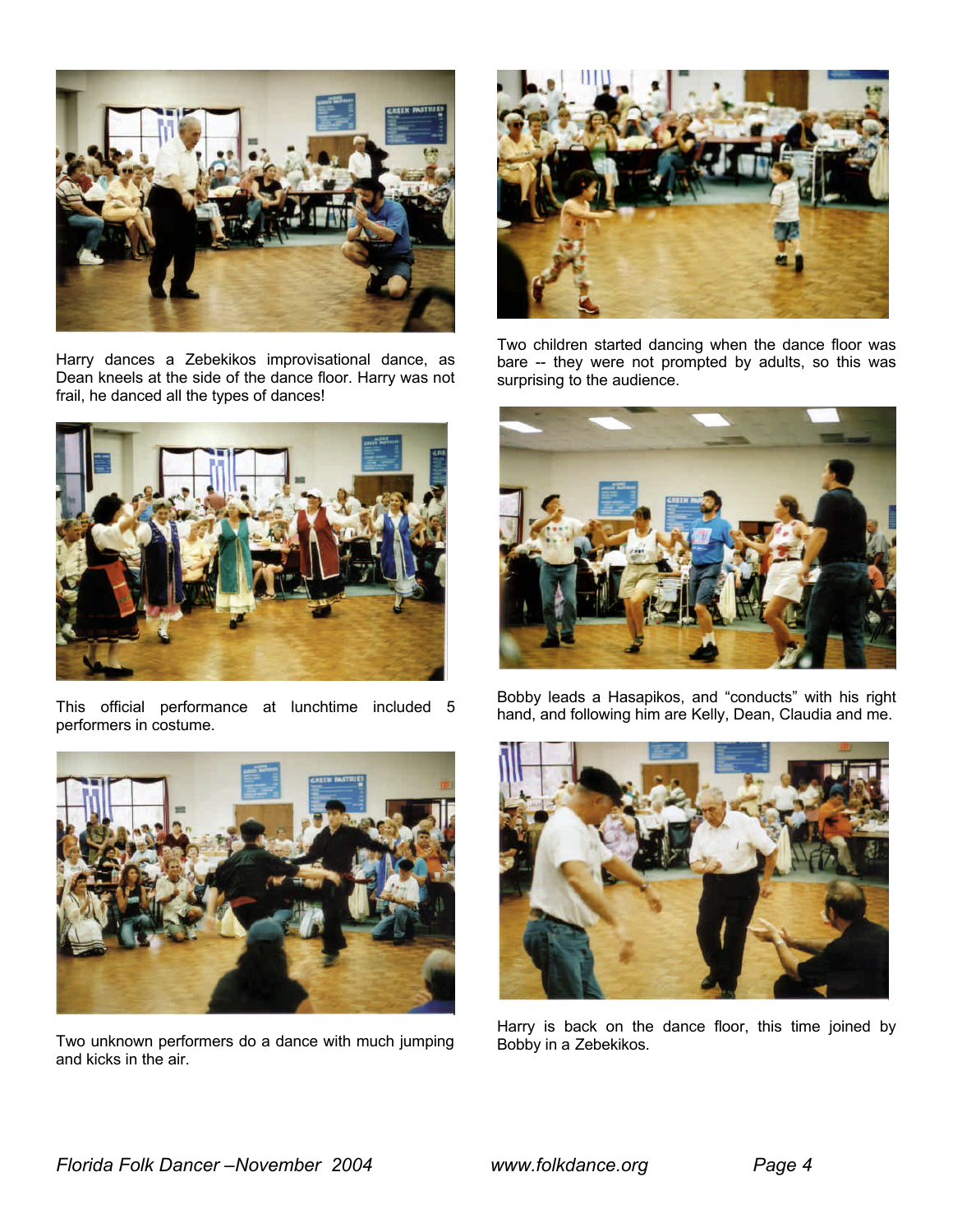Babker lost her daughter and our hearts go out to her.

---------------------------------

**OKTOBERFEST** at the German American Society10-09-2004

My favorite picture of Lecanto this year. Three

generations of dancers -- exhausted from dance but smiling. From left to right: Harry (91), Dan (40), and Bobby (59).

---------------------------------

#### **PRESIDENT NEEDED**

by Terry Abrahams

Needed - one president - Hi everyone. Nancy has run across a snafu, and cannot run for President of FFDC for next year. We need someone to come forth and handle this position. Is it you?

 Call 813-234-1231 or my email address: terry.abrahams@verizon.net

---------------------------------

#### **SARASOTA SMIDGENS**

from Marie Millett gvduurn@earthlink.net

 The Grapeviners had a good summer. We welcomed Ann back last week. Nancy Wilusz returns this week from Minnesota. She and the Iwen's were quite pleased with the Door County, Wisconsin folk dance workshop. Andi Kapplinis back with us from Vancouver, as is Ursula Tison after struggling with various hurricane assaults on her home. I enjoyed the Flamenco performances in Spain. Looking forward to a happy dancing year ahead beginning with a party this week to welcome everyone back and congratulate all the stalwarts who were here dancing all Summer. One sad note, Faye

**I arrived late around 9PM, and the festivities** had been going on since 3PM that afternoon. The parking lot was packed and streets for 1/2 mile around were lined with cars. (Their marketing effort was successful on this one)

 I asked for permission to take pictures and an official-looking man in lederhosen led me to the president, I passed the outdoor dancing area and a band was playing on a raised stage with people dancing there, and then we passed many tables, all full, with people seated and eating and drinking, then we went inside the building to a cafeteria room, hundreds of additional people were seated, and food was being served continually, and the man asked me to wait beside the dance floor here while he found the president, two men at a table nearby were building a tower of drinking cups and mugs, to see how high it could go, with every cup they added, people would scream and yell, I felt like I had left the USA and visited another country, I turned slowly and surveyed the atmosphere of drinking and singing and dancing -- it was a very animated atmosphere, I remembered a line from a movie "why are these people acting this way? It's something in the water", of course, I knew the water had nothing to do with it! It was beer!! Anyway, after a bit the man returned with a woman about 5' tall with a colorful dress on, she introduced herself "I'm Inga, the President and the Cook!" and she gave me permission to photograph the dancers - Dan Lampert

---------------------------------

#### **CHECKLIST FOR DANCE FESTIVALS**

 Sometimes, in order to learn something, you have to fail the first time around. Here's a list of things I wished I had brought to a recent dance festival. I'll be better prepared next time!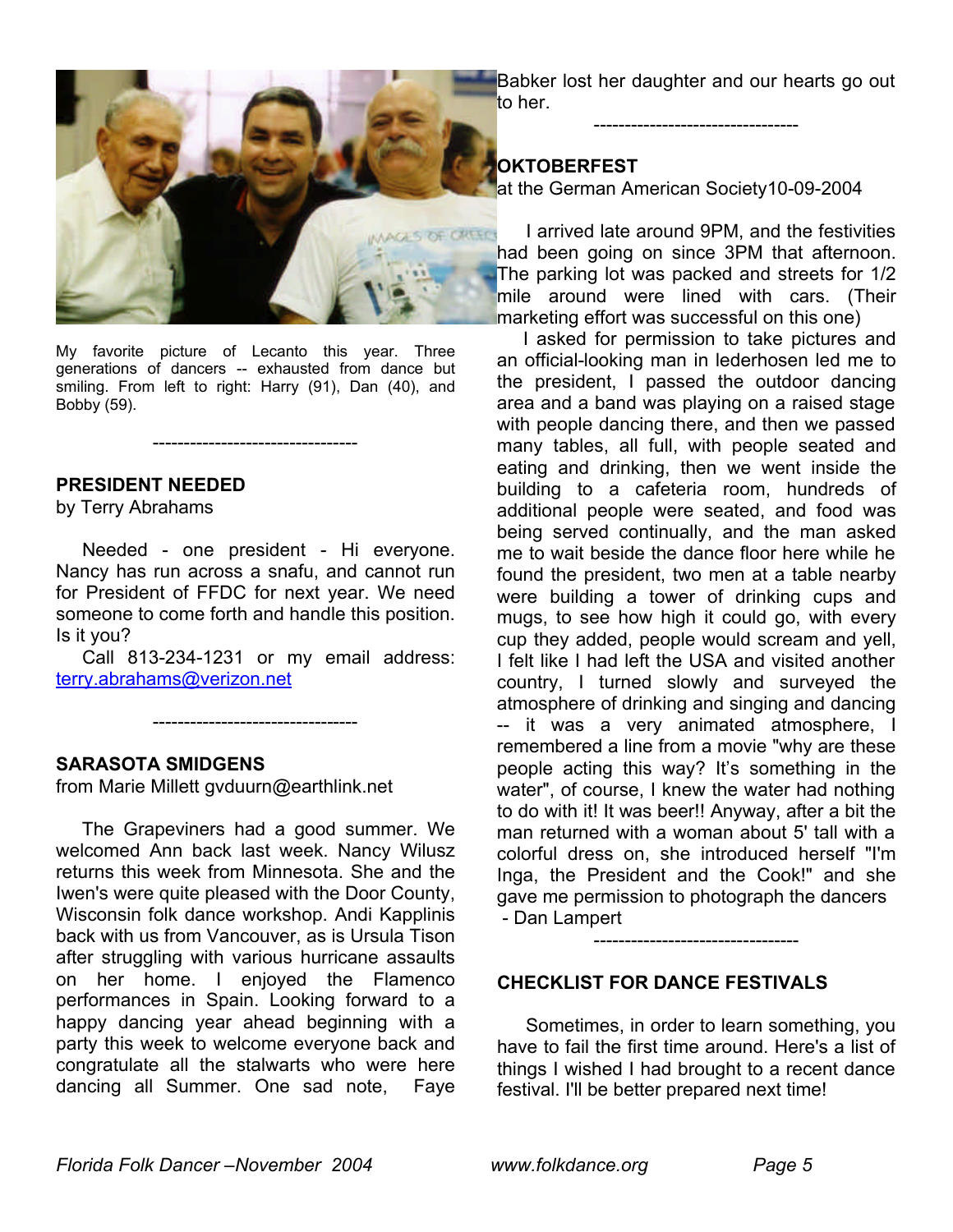- $\blacksquare$  A jug of water and paper cups if anyone hassles you about bringing this in, tell 'em you're with the "dance troupe"
- **Extra shirts helpful if you need to** change before going to dinner after
- ß Flaps and oriental fans to stay cool, fan yourself for one song and you'll be ready for the next song!
- ß A handkerchief men sweat and ladies perspire, but everyone needs a handkerchief, except dance maniacs who need a towel
- **In case of cuts and abrasions bring** handy wipes (the kind with alcohol) and some band-aids
- **•** Paper and pencils in case you want to write notes (like your editor does)
- **EXECO CDS with your favorite dance music in** case the DJ / band can't fill your requests and is open to playing your music

### **Special Supplement for Greek Dance Festivals**

Bring a scarf (necessary for Syrtos and other circle dances and learn these essential Greek toasts:

- ß "yiasoo" (pronounce yah-SOO) for those familiar with you
- ß "yiasas" (pronounce yah-SAZ) for strangers, superiors, respected people, and elders
- ß "yiamas" (pronounce yah-MAHZ) for a group of people
- $\blacksquare$  In all cases, the I is silent

And remember, to sound like an experienced Greek dancer, never look at the lunch menu and say "I want a G-EYE-ROW". It's spelled Gyro, but you pronounce is "yee-row". For more on Greek lingo, see this neat little web page: http://www.greekfestnola.com/speakgreek.html

# **The 61st NEW ENGLAND FOLK FESTIVAL**

is a week earlier this year April 8-10, 2005 at Natick High School. Natick, Mass.

---------------------------------

 If a web person, check http://www.neffa.org. For a brochure, email me at: georgedance@earthlink.net & I'll post one.

 Cheers! Happy Holidays! Happy dancing! George

---------------------------------

# **ANN KESSLER'S TOP 10 LIST**

On Lies Folk Dance Teachers Tell You

10. If you can walk - you can dance!

9. You have a natural rhythm (even if it's not the one we're doing)!

8. This dance guaranteed to make you lose 5 pounds!

7. All you have to know is how to count to 8 (if it's a waltz - I think you're in trouble)!

- 6. You're so light on my feet!
- 5. If you make a mistake, no one will notice!
- 4. The other right foot!
- 3. You're so creative!
- 2. It's so easy anyone can do it!

And the big No. 1. The music will tell you!

# **THE SHARPES ASSEMBLY**

The Sharpes Assembly of Florida held the 7th Anual English Country Dance and Contra Festival in early October at Sebring, Florida. 80 dancers and musicians were led by a dozen Florida dance leaders including Marie Armstrong of North Carolina.

---------------------------------

 The Kenilworth Lodge, a venerable hostelry circa 1915, was the site with its two wooden floored ballrooms. The program included open dancing, workshops for various levels of dance accomplishment and live music by the Turnbridge Trio for the Saturday evening balls, where many of the dancers wore period costumes. Music was also provided for some of the other sessions in the English Hall by member musicians sitting in under the direction of John Daly. Plans are underway for 2005 on the first full weekend of October at the same hotel, Sebring, Florida. The weekend is directed by George and Onie Senyk. 321-636-2209